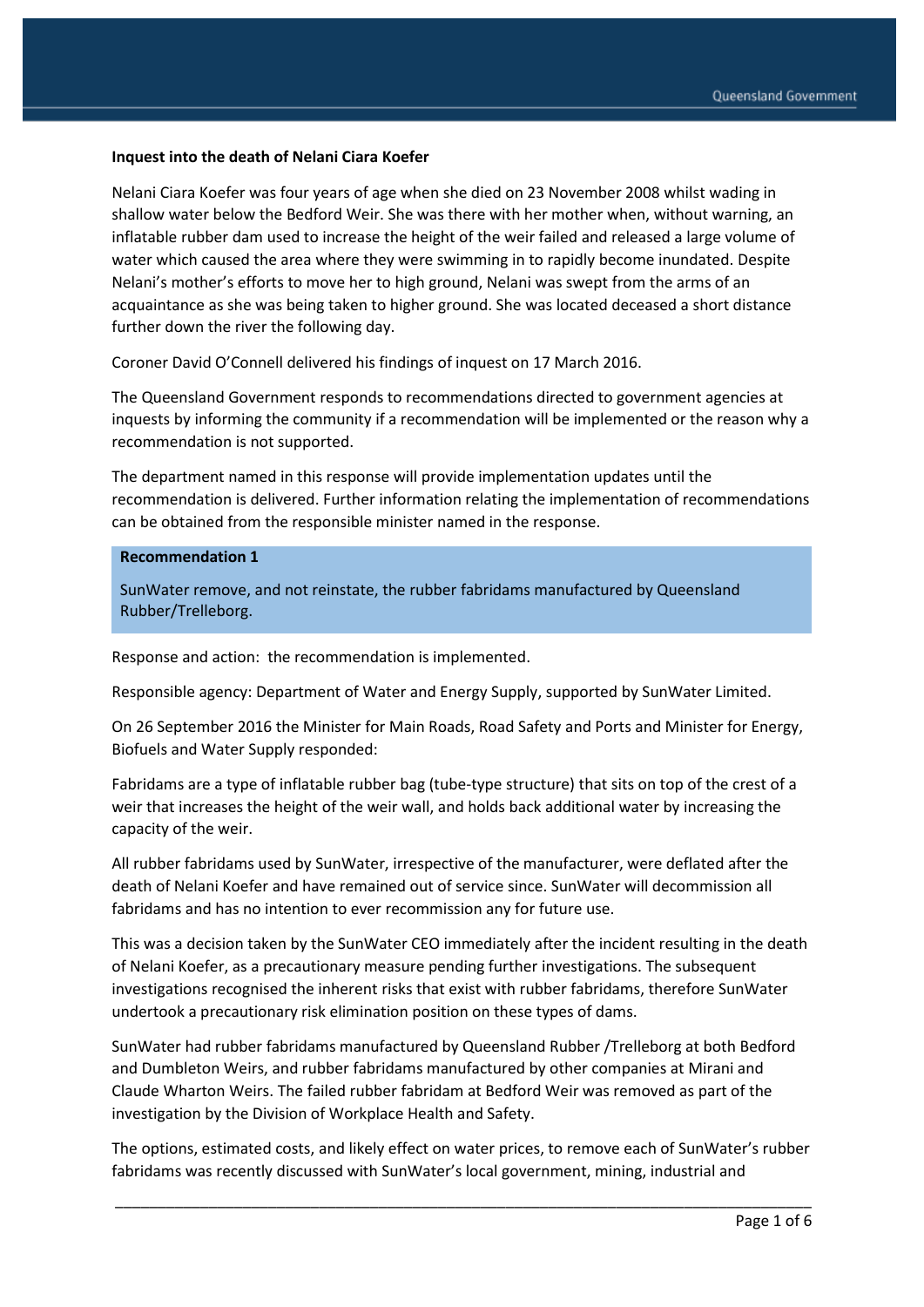irrigation customers. The removal of the deflated bags associated with each of its rubber dams has been planned and costed by SunWater with an anticipated completion date of October 2017.

# **On 21 March 2017 the Minister for Main Roads, Road Safety and Ports and Minister for Energy, Biofuels and Water Supply responded:**

In regard to Bedford Weir, there are two fabridams. It should be noted that the failed fabridam was removed in 2008, and the second fabridam was deflated.

Removal works of deflated fabridams at Bedford, Dumbleton and Mirani Weirs were suspended following the onset of the 2016-17 wet season, as the weirs were overtopping (this means the water was flowing over the fabridams fixed to the top of the weir walls thereby preventing their safe removal).

The deflated fabridam at Claude Wharton Weir has been removed.

Removal works at Bedford, Dumbleton and Mirani Weirs will resume after the 2016-17 wet season.

# **On 18 September 2017 the Acting Minister for Main Roads, Road Safety and Ports and Minister for Energy, Biofuels and Water Supply responded**:

Fabridams at the Claude Wharton Weir were successfully removed in December 2016.

Bedford Weir had one of its two fabridam bags removed as part of the Workplace Health and Safety investigation works. The remaining bag has been deflated and it is scheduled to be removed by the end of September 2017, pending river levels falling sufficiently to ensure a safe workplace. The removal of all supporting mechanical and electrical works at Bedford Weir was completed on 30 August 2017, thereby making the remaining fabridam inoperable.

The fabridam bags at Mirani and Dumbleton Weirs have been deflated with no intention to reinflate them. Because both Mirani and Dumbleton Weirs have been overflowing since January 2016 and December 2016 respectively, there has been no opportunity to safely conduct works. A contractor was engaged in August 2017 to complete the on-river works to remove the fabridams pending river levels falling sufficiently to allow their safe removal. However, regardless of river levels, the associated mechanical and electrical controls are scheduled for removal by the end of September 2017.

Bedford Weir - The safe removal of the second fabridam is scheduled for completion by the end of September.

Mirani and Dumbleton Weirs - SunWater's contractor remains ready to remove the fabridams once river conditions allow access for their safe removal.

#### **On 13 March 2018 the Minister for Natural Resources, Mines and Energy responded:**

The remaining deflated and non-operational fabridam at Bedford weir was removed in late September 2017.

The deflated and non-operational rubber fabridams at Mirani and Dumbleton weirs remain in place as river levels have not allowed for safe removal of the bags. A number of options have been explored to remove fabridams while water was flowing over the weir crest. The final determination was that there was an unacceptable level of risk to health and safety of staff and contractors to proceed with underwater removal. The controls to inflate the fabridams have been decommissioned and removed and Sunwater has no physical ability or intention to reinflate the fabridams.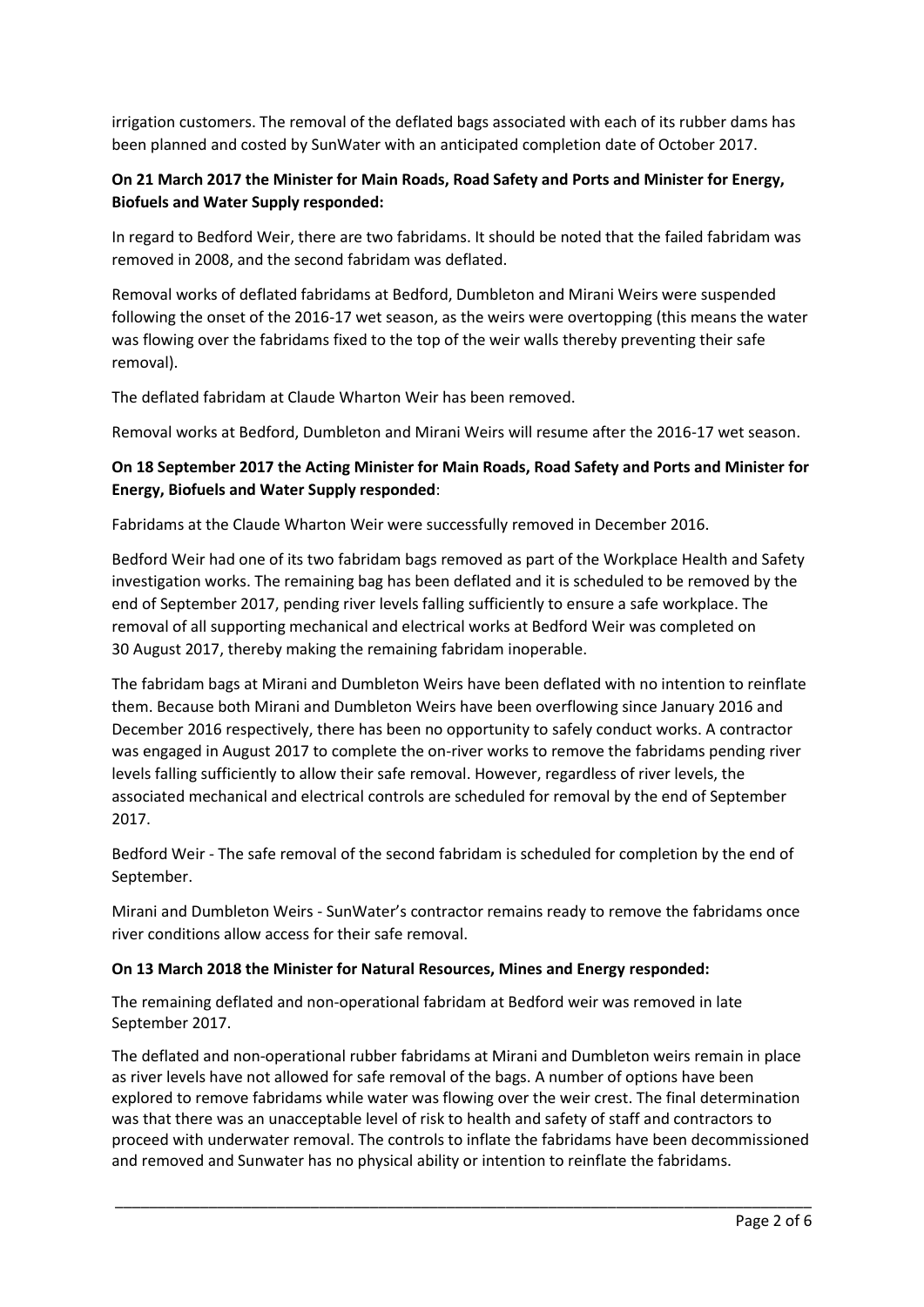The Mirani and Dumbleton weir rubber fabridams are expected to be removed by October 2018. The safe removal is dependent upon in-river levels reducing to below the crest, the timing of which is unpredictable and related to a number of factors, not least of which being the weather. As such, Sunwater retains a watching brief on the water levels and will mobilise to complete the works at the earliest opportunity available.

## **On 13 September 2018 the Minister for Natural Resources, Mines and Energy responded:**

SunWater monitored water levels at Mirani and Dumbleton weirs, however no opportunity was available to allow access to the river to undertake physical removal of the deflated non-operational fabridams.

SunWater will continue to monitor river levels and weather forecasts and should suitable conditions arise to allow safe access, SunWater will remove the two remaining fabridams.

## **On 28 March 2019 the Minister for Natural Resources, Mines and Energy responded:**

The remaining deflated and non-operational fabridam at Mirani Weir was removed in early November 2018.

The removal of the deflated and non-operational fabridam at Dumbleton Weir scheduled for December 2018 was postponed due to sustained rainfall and the increased river level.

As a Bureau of Meteorology predicted the seasonal rainfall period will extend into April 2019, the removal of the deflated and non-operational fabridam at Dumbleton Weir is scheduled to start in late-April 2019. The work is expected to be complete in mid-May 2019, weather permitting.

## **On 4 June 2020 the Minister for Natural Resources, Mines and Energy responded:**

Sunwater has removed fabridams that were in use at Bedford, Mirani, and Claude Wharton Weirs.

The fabridam at Dumbleton Weir, which is deflated and non-operational, was unable to be removed in 2019 due to high water levels. All ancillary equipment has been decommissioned and removed. Sunwater has no intention to reinflate the fabridam, nor is it possible to do so.

Sunwater will monitor Dumbleton Weir water levels in 2020 and remove the fabridam when water levels drop sufficiently to allow for safe access.

## **On 21 December 2020 the Minister for Regional Development and Manufacturing and Minister for Water responded:**

The recommendation to remove — and not reinstate — the rubber fabridams manufactured by Queensland Rubber/Trelleborg was implemented.

Sunwater has now deflated and removed all fabridams that were in use at Bedford, Dumbleton, Mirani and Claude Wharton weirs.

### **Recommendation 2**

SunWater investigate, and implement if appropriate, steel gates of an appropriate design for use on the Bedford Weir.

Response and action: the recommendation is implemented.

Responsible agency: Department of Water and Energy Supply, supported by SunWater Limited.

On 26 September 2016 the Minister for Main Roads, Road Safety and Ports and Minister for Energy, Biofuels and Water Supply responded: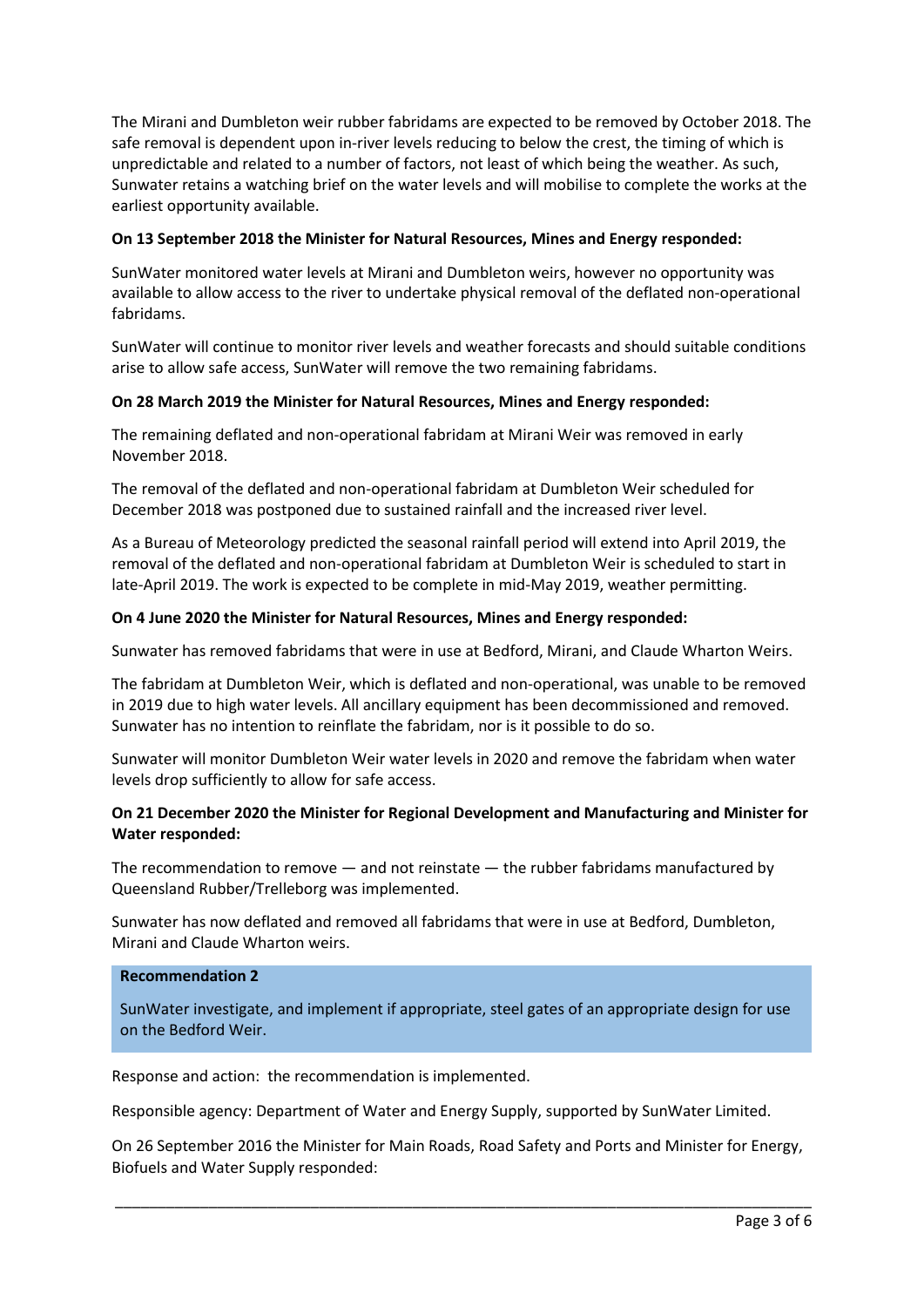SunWater implemented this recommendation when it investigated whether steel gates are appropriate for use on the Bedford Weir. An analysis was undertaken in 2010 that identified three engineering options for replacement of the rubber fabridam. These concepts included various gate or shutter configurations.

In 2014, a further study examined the impact of the three options for SunWater's water supply schemes that had inflatable rubber dams at the time of Nelani Koefer's death. (A water supply scheme is a system that is used to deliver water to communities, farms and industry, and often includes dams and weirs, rivers, channels and pipelines, all used as part of that water storage and delivery system.)

The three options were:

- Option 1: Do not replace the rubber fabridam's storage capacity (meaning how much extra water the fabridam allowed the weir to hold) and decommission (or remove) the existing fabridams from service.
- Option 2: That the additional capacity provided by the rubber fabridams, could be met by installing another structure, such as a gate.
- Option 3: Do nothing and exclude the decommissioning of the rubber fabridams.

The options study found that:

- For the Nogoa MacKenzie Water Supply Scheme, the reduced capacity of Bedford Weir (due to deflation of the rubber fabridam) had no real impact on water supplies to most of SunWater's customers.
- For the Pioneer Water Supply Scheme, the use of fabridams to increase capacity was not required because the scheme's performance currently meets customer requirements. If demand for water increases in the future, SunWater will need to investigate other options for the storage capacity of this system and further consult with customers to discuss the likely costs and benefits.
- For the Burnett Water Supply Scheme, there is no need for the immediate reinstatement, or replacement, of rubber fabridams – as it is considered to be too costly to undertake such works and there is no intention of doing so at this time.

The options study recommended a preference for Option 1 which is to decommission, but not replace, the rubber fabridams in the three schemes examined.

There is little support from water customers for incurring additional costs associated with replacing the rubber fabridams with alternative structures like steel flap gates or shutters. As a result SunWater does not plan to replace rubber fabridams at Bedford Weir, or at any other location where rubber fabridams have been deflated. However, the option of replacing the fabridams with alternative structures remains open to SunWater in the future and will be reviewed again prior to the Queensland Competition Authority setting SunWater's new pricing structure. The review is scheduled to commence during 2018–19 and will include an analysis of water usage by SunWater's customers and its operational performance data.

#### **Recommendation 3**

SunWater engage with the Crown, and if appropriate the Local Government Association of Queensland, to establish an agreement to allow the placement of warning signs in appropriate areas downstream of the weirs and dams that they operate.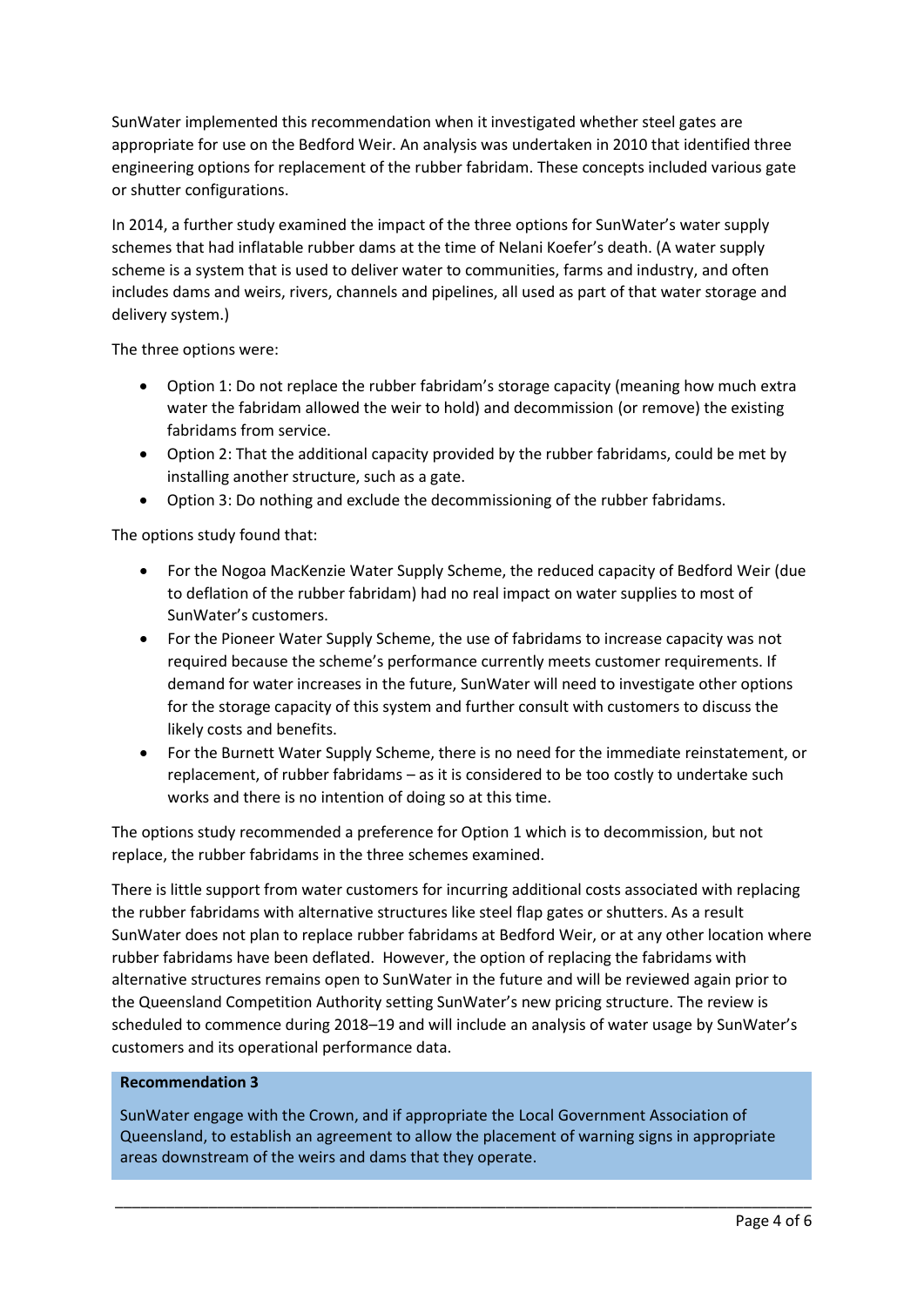Response and action: the recommendation is implemented.

Responsible agency: Department of Water and Energy Supply, supported by SunWater Limited.

On 26 September 2016 the Minister for Main Roads, Road Safety and Ports and Minister for Energy, Biofuels and Water Supply responded:

As the geographical locations of SunWater's dams and weirs predominantly adjoin local government roads, SunWater needs to obtain licences for all signs on roads in each local government area. Each licence will permit the signs to be placed on the road, and will include the required approvals and provisions for all necessary operational and maintenance arrangements.

SunWater prepared a generalised draft licence for consultation with the Local Government Association of Queensland and selected councils. SunWater expects to receive feedback on the draft licence, and make any necessary amendments, before commencing discussions with individual councils in 2016.

SunWater will also finalise licenses with landholders allowing it to place signs on private land which abuts infrastructure owned and operated by SunWater, including recreational areas used by the public.

Once SunWater has determined the placement for its warning signs, it will know if it is necessary to engage with the Crown to place signs on state-owned roads and other areas where necessary, by June 2017.

# **On 21 March 2017 the Minister for Main Roads, Road Safety and Ports and Minister for Energy, Biofuels and Water Supply responded:**

Sunwater has undertaken an audit of all dam and weir sites to record their location and signage requirements.

The Water Legislation Dam Safety Amendment Bill 2016 includes a provision granting SunWater a head of power to erect a sign on public land (being state or local government owned land) to warn individuals of the risk of entering land in an area downstream of dams and weirs. At this stage, SunWater has not identified the need to erect signs on private land.

SunWater will erect all required signs on SunWater-owned land by June 2017.

At this point, no sites has been identified requiring signage to be placed on state or local government land. However, it is noted that the dam safety amendment legislation will provide the mechanism for this should it be required after 1 July 2017.

## **On 18 September 2017 the Acting Minister for Main Roads, Road Safety and Ports and Minister for Energy, Biofuels and Water Supply responded:**

An amendment to section 36 of the Water Supply (Safety and Reliability) Act 2008, which took effect on 1 July 2017, enables SunWater to erect warning signs on State or local government land downstream of weirs and dams. The legislation provides the mechanism for the placement of signage, should it be required, and therefore a formal agreement with local government is no longer required. However, SunWater has identified no such sites requiring the erection of downstream safety signage.

Should additional sites requiring downstream safety signage be identified, SunWater will contact the relevant State or local authority in line with the legislative mechanism provided.